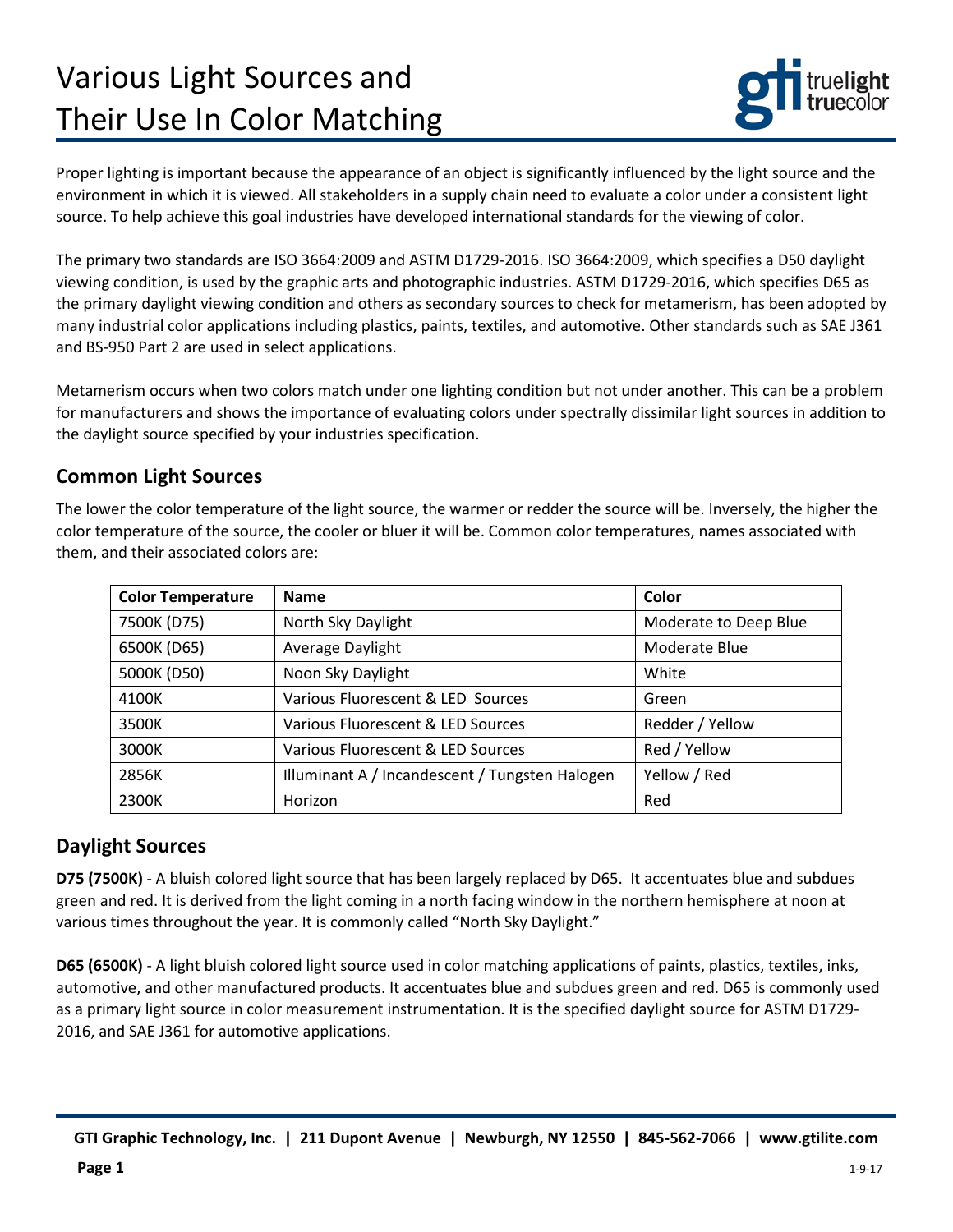# Various Light Sources and Their Use In Color Matching



**D50 (5000K)** - A near white light source used for visual evaluation in printing, packaging, photographic, and other graphic art industries. It is the specified source in ISO 3664:2009. It has similar amounts of red, green, and blue energy. It neither accentuates nor subdues color, a prime requirement when viewing press sheets and original images (i.e., photographs) since they usually have many colors within the product to be evaluated.

**Ultra Violet** - Light energy not visible to the human eye, but is present in natural daylight. UV energy has the ability to excite optical brightener agents (OBAs) and fluorescent dyes and pigments within a sample causing them to emit light in the visible spectrum, usually in the blue region. These substances are used in various products to "brighten" colors, particularly whites. It is necessary to include correct amounts of non-harmful near UV energy in a color matching system to allow for optimum simulation of natural daylight.

### **Retail Light Sources**

**Cool White Fluorescent (CWF)** – Simulates CIE standard illuminant F2. It is a wide band fluorescent source commonly used in commercial lighting applications in North America. It is characterized by emitting high amounts of green and very little red energy. It has a color temperature of approximately 4150K and a CRI of approximately 62. Due to energy regulations F2 CWF lamps are only available in lengths less than four feet long. However, lamp manufacturers still sell lamps labeled CWF, but they have a spectral power distribution similar to TL84.

**Warm White Fluorescent (WWF)** - Simulates CIE standard illuminant F4. It is a wide band fluorescent source used in commercial lighting applications in North America. It is characterized by emitting high amounts of yellow/red energy, with a color temperature of approximately 3000K. It has a CRI of approximately 53.

**TL84** - Simulates CIE standard illuminant F11. A narrow band tri-phosphor fluorescent source originally designed for commercial lighting applications outside North America. It is characterized by emitting high amounts of green energy, with a color temperature of approximately 4100K. It has a CRI of approximately 86.

**TL830** - Simulates CIE standard illuminant F12. A narrow band tri-phosphor fluorescent source originally designed for commercial lighting applications outside North America. It is characterized by emitting high amounts of yellowish red energy, with a color temperature of approximately 3000K. It has a CRI of approximately 86.

**TL835** - A narrow band tri-phosphor fluorescent source originally designed for commercial lighting applications outside North America. It is characterized by emitting high amounts of reddish yellow energy, with a color temperature of approximately 3500K. It has a CRI of approximately 86. Very similar color rendition to SPX35.

**SPX35** - A narrow band tri-phosphor fluorescent source designed for commercial lighting applications in North America. It is popular in retail applications and is characterized by emitting high amounts of reddish yellow energy, with a color temperature of approximately 3500K. It has a CRI of approximately 85. Very similar color rendition to TL835. SPX35 is often used in place of U35

**Ultralume 30 & 35 (U30 or 30U, U35 or 35U)** – **(DISCONTINUED)** A narrow band tri-phosphor fluorescent source originally designed for commercial lighting applications in North America where energy savings is required. It had high amounts of yellowish red energy with a color temperature of approximately 3000K or 3500K. It had a CRI of approximately 85.

**GTI Graphic Technology, Inc. | 211 Dupont Avenue | Newburgh, NY 12550 | 845-562-7066 | www.gtilite.com**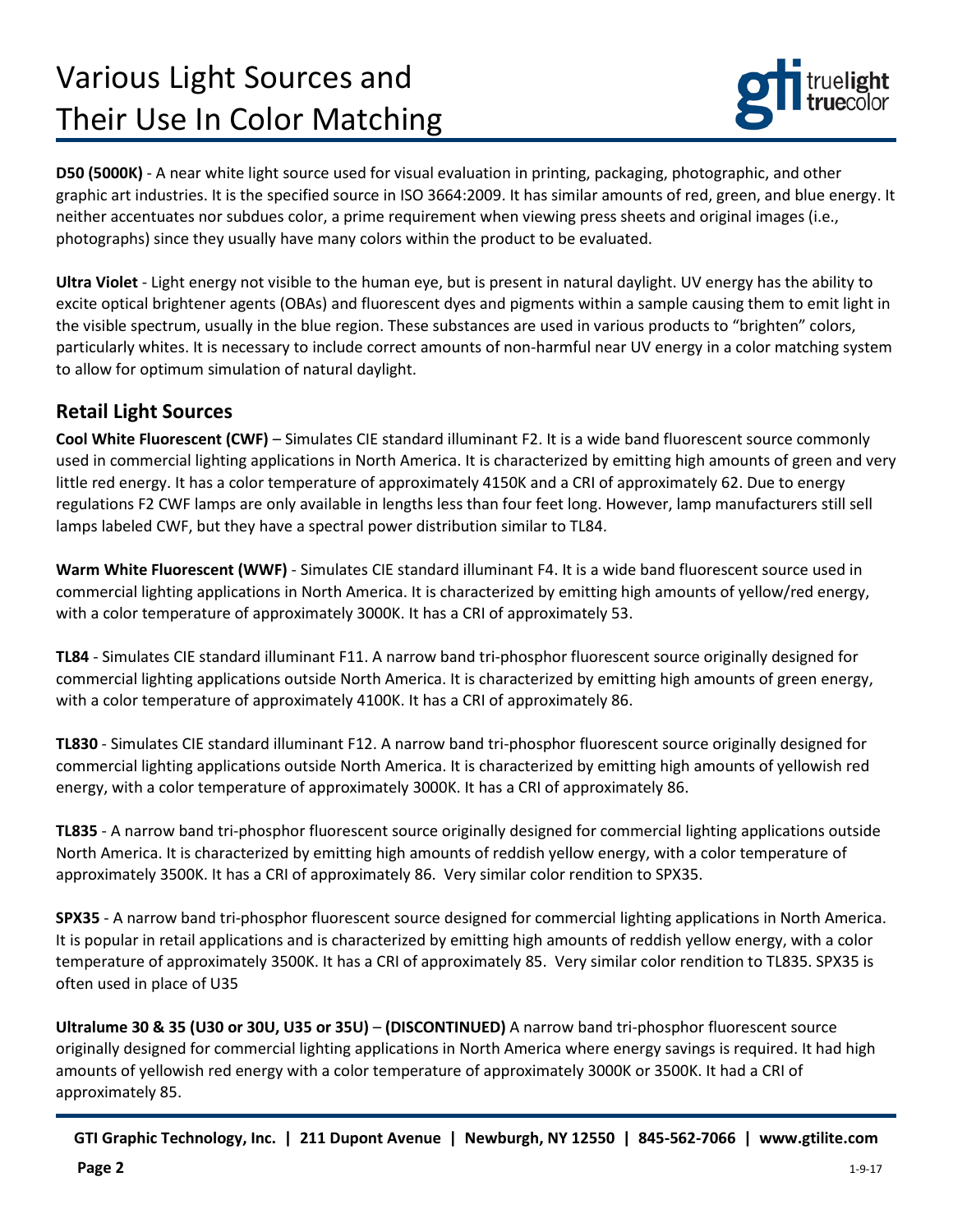# Various Light Sources and Their Use In Color Matching



**LED** - As more retail, office, and home environments switch to LED lighting it is becoming increasingly necessary to evaluate color in LED viewing conditions. The increased use of LED lamps is primarily being driven by the fact that they use less energy than other light sources. It should be noted that LED lamp technology is still rapidly advancing. As a result, it is difficult to ensure consistency of color temperature from lamp-to-lamp, batch-to-batch, and manufacturerto-manufacturer. There is no official LED lighting standard for color matching. LED lamps are best utilized as an optional light source to gauge how the product may appear in an environment illuminated by a similar LED source.

### **Incandescent and Tungsten Illumination**

Historically, the typical light bulb found in the home has been an incandescent tungsten lamp. It uses a tungsten filament that will glow when electricity is passed through it. However, today we are seeing a greater number of compact fluorescents and LED lamps used in the home environment.

A quartz halogen lamp is also a tungsten incandescent lamp, but has special characteristics to give the lamp a more even output over its life cycle. These lamps are very common and are used in color match applications where a yellowish to red source is required. The most common tungsten filament sources available, with their applications, are given below:

| <b>Color Temperature</b> | <b>Name</b>  | Color        | Application                                                                                                                 |
|--------------------------|--------------|--------------|-----------------------------------------------------------------------------------------------------------------------------|
| 2856K                    | Illuminant A | Yellow / Red | Standardized source and illuminant for color matching                                                                       |
| 2300K                    | Horizon      | Reddish      | Source described in some specifications and used for color<br>matching applications in select industries such as automotive |

**Tungsten** - is used primarily in the photographic film and video industries where a "whitish" source and continuous light output are required. It is not commonly used for color matching applications.

**Illuminant A** – Simulates typical home or retail accent lighting. It is a standardized illuminant described in the international standard, CIE Publication 15.2004 and specified for use in color matching applications in ASTM D1729- 2016. It is used where a yellowish-red source is required. It is the predominant source/illuminant used for both instrumental and visual color matching applications. Another source described as Horizon, an "Incandescent illumination of low correlated color temperature…" is used in instrumental color matching applications.

**Horizon** – A tungsten lamp operating at 2300K. It is a reddish light source which simulates early morning sunrise and late afternoon sunset. It is primarily used in the automotive industry.

Overall light output and color temperature of a tungsten lamp will vary greatly with the voltage. Even a change of three volts in a 110 volt lamp will produce a measurable change in both output and color temperature. Color matching systems using these lamps must employ voltage stabilization circuits to make certain the color temperature remains stable. Even with this circuitry, it is very difficult to maintain the overall stability of light output and color temperature for a reasonable amount of time with tungsten lamps. In addition, as a tungsten lamp heats up its color temperature and light output will change, sometimes quite drastically.